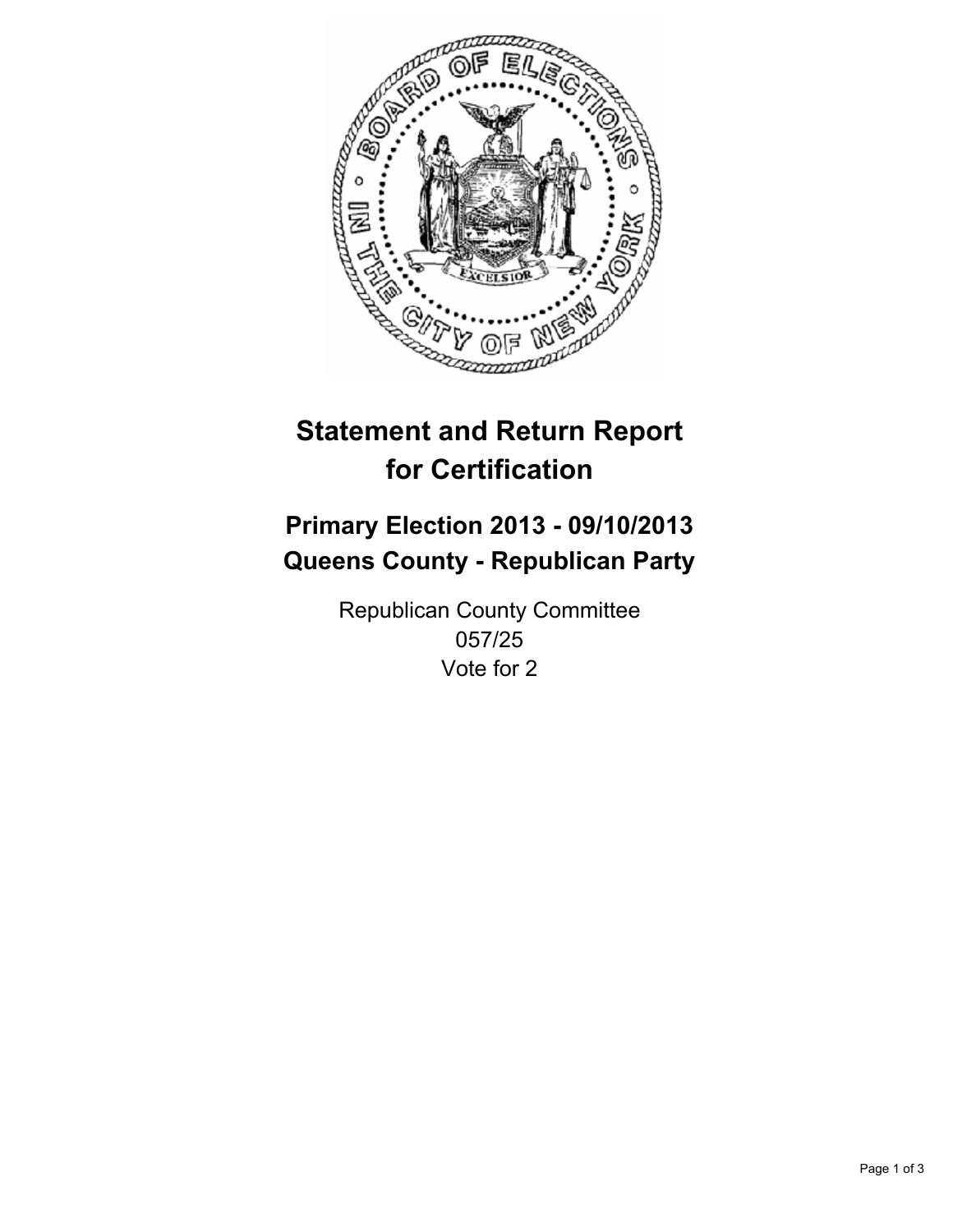

## **Assembly District 25**

| 0  |
|----|
| 0  |
| 0  |
| 0  |
| 0  |
| 8  |
| 2  |
| 6  |
|    |
| 17 |
|    |